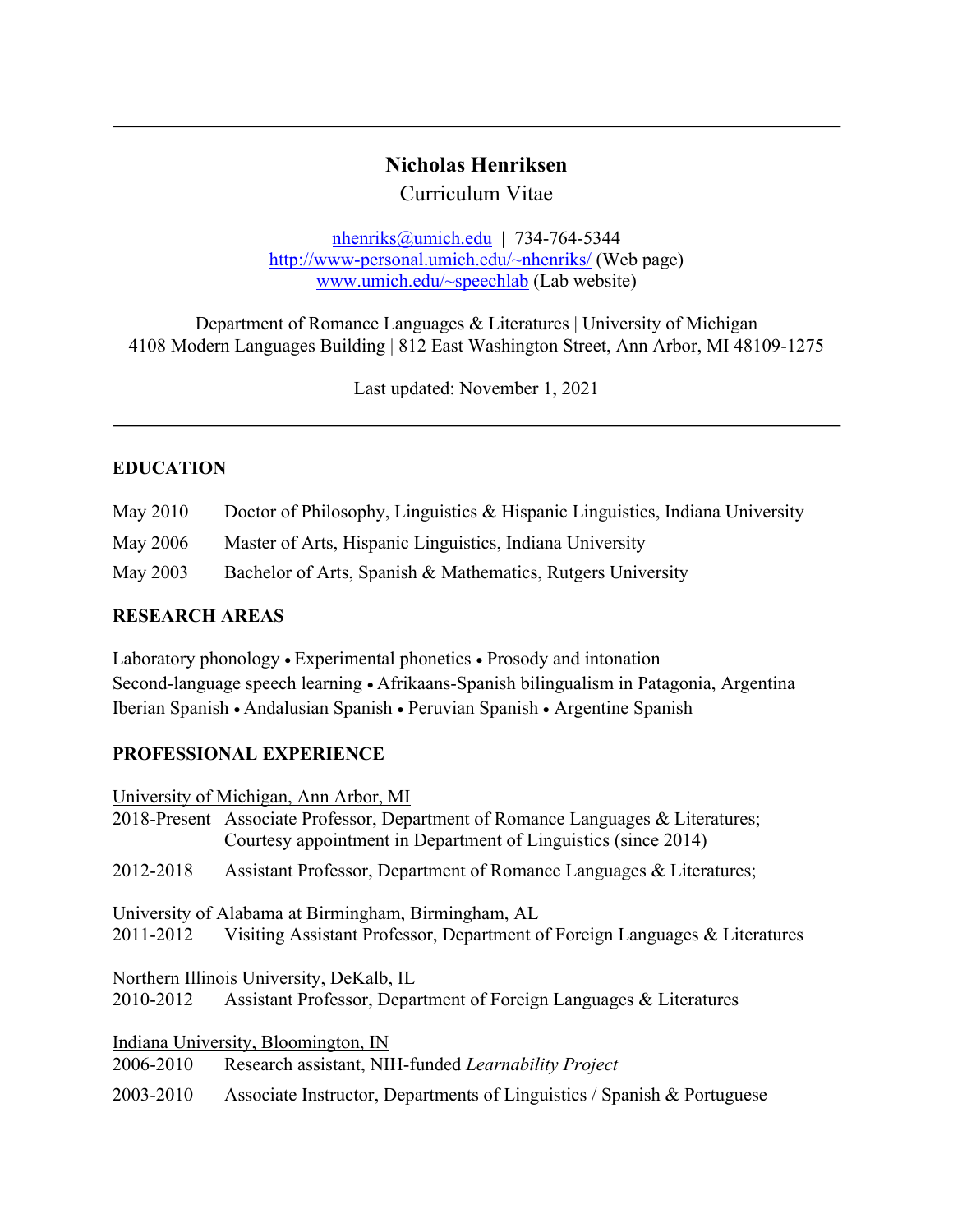## **BOOKS EDITED**

1. Armstrong, Meghan E., Nicholas Henriksen, & Maria del Mar Vanrell. (2016). *Intonational grammar in Ibero-Romance: Approaches across linguistic subfields*. Amsterdam: John Benjamins.

## **REFEREED JOURNAL ARTICLES**

- 1. Fafulas, Stephen, Nicholas Henriksen, & Erin O'Rourke. (Accepted). Sound change and gender-based differences in isolated regions: Acoustic analysis of intervocalic phonemic stops by Bora-Spanish bilinguals. *Linguistics Vanguard*.
- 2. Henriksen, Nicholas, Andries W. Coetzee, Lorenzo García-Amaya, & Micha Fischer. (2021). Exploring language dominance through code-switching: Intervocalic voiced stop lenition in Afrikaans-Spanish bilinguals. *Phonetica, 78*(3), 201**–**240.
- 3. Szpiech, Ryan, Joshua Shapero, Andries Coetzee, Lorenzo García-Amaya, Paulina Alberto, Victoria Langland, Ellie Johandes, & Nicholas Henriksen. (2020). Afrikaans in Patagonia: Language shift and cultural integration in a rural immigrant community. *International Journal of the Sociology of Language, 266*, 33**–**54.
- 4. Henriksen, Nicholas & Lorenzo García-Amaya. (2019). Falsetto in interaction in Western Andalusian Spanish: A pilot study. *Revista Internacional de Lingüística Iberoamericana, 34*, 101**–**124.
- 5. Henriksen, Nicholas. (2017). Patterns of vowel laxing and harmony in Iberian Spanish: Data from production and perception. *Journal of Phonetics*, *63*, 106**–**126.
- 6. Henriksen, Nicholas & Stephen Fafulas. (2017). Prosodic timing and language contact: Spanish and Yagua in Amazonian Peru. *Studies in Hispanic and Lusophone Linguistics, 10*(2), 225**–**257.
- 7. Henriksen, Nicholas. (2016). Investigating the nature of the left periphery in Peninsular Spanish wh-question intonation. *Phonetica, 73*(1), 1**–**32.
- 8. Henriksen, Nicholas & Sarah K. Harper. (2016). Investigating lenition patterns in southcentral Peninsular Spanish /sp st sk/ clusters. *Journal of the International Phonetic Association*, *46*(3), 287**–**310.
- 9. Henriksen, Nicholas. (2015). Acoustic analysis of the rhotic contrast in Chicagoland Spanish: An intergenerational study. *Linguistic Approaches to Bilingualism*, *5*(3), 285**–**321.
- 10. Henriksen, Nicholas. (2015). Syllable structure and word stress effects in Peninsular Spanish nuclear accents. *Laboratory Phonology*, *6*(1), 53**–**86.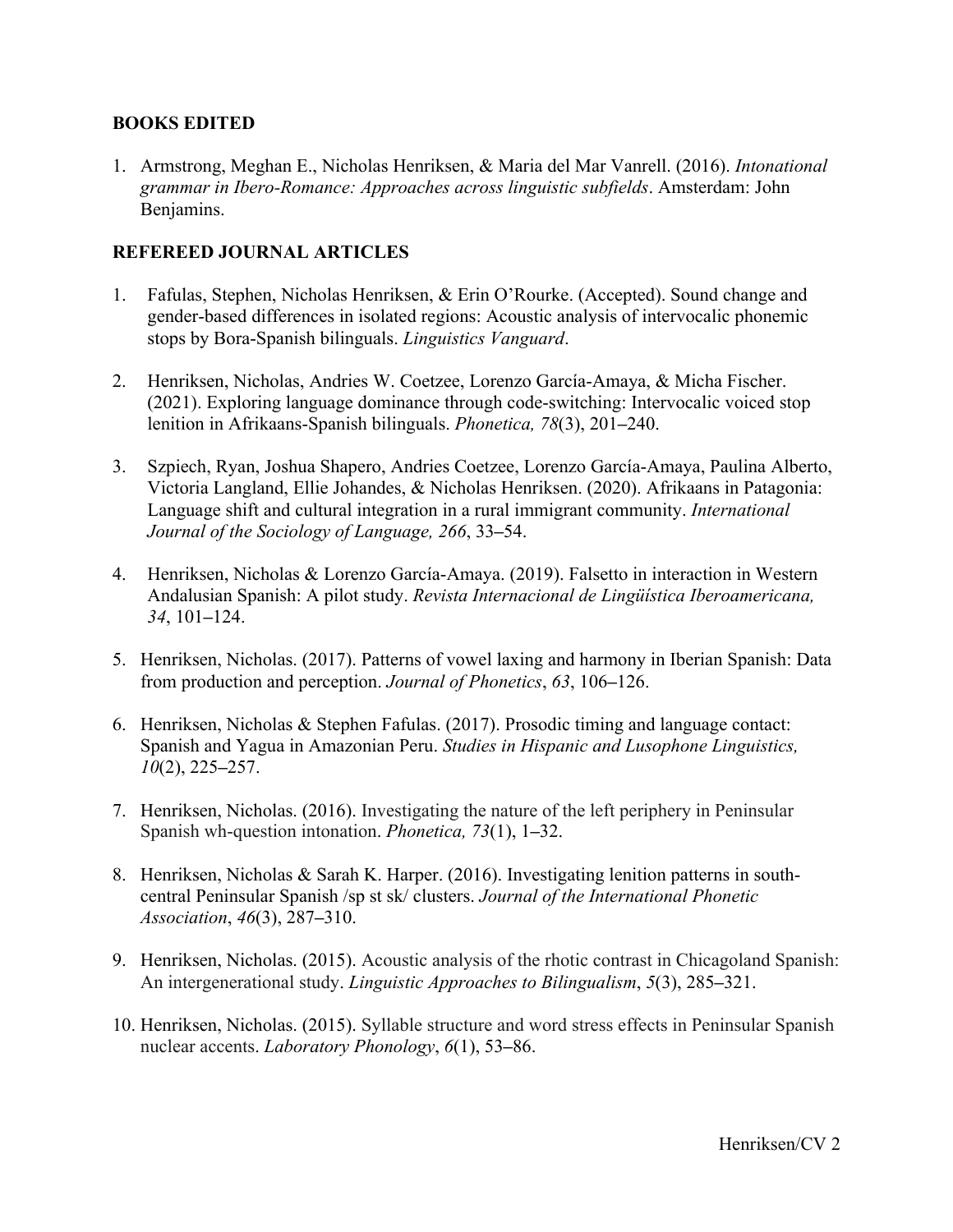- 11. Henriksen, Nicholas. (2014). Initial peaks and final falls in the intonation of Manchego Spanish wh-questions. *Probus*, *26*(1), 83**–**133.
- 12. Henriksen, Nicholas. (2014). Sociophonetic analysis of phonemic trill variation in two subvarieties of Peninsular Spanish. *Journal of Linguistic Geography, 2*(1), 4**–**24.
- 13. Henriksen, Nicholas. (2013). Style, prosodic variation, and the social meaning of intonation. *Journal of the International Phonetic Association, 43*(2), 153**–**193.
- 14. Henriksen, Nicholas C. (2012). The intonation and signaling of declarative questions in Manchego Peninsular Spanish. *Language and Speech, 55*(4), 543**–**576.
- 15. Henriksen, Nicholas C. & Lorenzo J. García-Amaya. (2012). Transcription of intonation of Jerezano Andalusian Spanish. *Estudios de Fonética Experimental, 21*, 109**–**162.
- 16. Henriksen, Nicholas C, Kimberly L. Geeslin, & Erik W. Willis. (2010). The development of L2 Spanish intonation during a study abroad immersion program in León, Spain: Global contours and final boundary movements. *Studies in Hispanic and Lusophone Linguistics, 3*(1), 113**–**162.
- 17. Henriksen, Nicholas C. (2009). Wh-question intonation in Peninsular Spanish: Multiple contours and the effect of task type. *Journal of Portuguese Linguistics, 8*(1), 45**–**73.
- 18. Henriksen, Nicholas C. (2008). A reanalysis of paradigmatic variation in the Old Spanish imperfect. *Studies in Hispanic and Lusophone Linguistics, 1*(2), 287**–**316.

## **REFEREED CONFERENCE PROCEEDINGS & BOOK CHAPTERS**

- 1. Henriksen, Nicholas & Kelly Kendro. (Forthcoming). Laxing vowel harmony. (Forthcoming). In H. van der Hulst & N. Ritter (Eds.). *Oxford: Oxford University Press*.
- 2. Henriksen, Nicholas. Second and third language acquisition of Romance phonology. (2021). In C. Gabriel, R. Gess, & T. Meisenburg (Eds.), *Manual of Romance phonetics and phonology* (pp. 435**–**461). Berlin/New York: De Gruyter.
- 3. Henriksen, Nicholas, Stephen Fafulas, & Erin O'Rourke. (2020). Intervocalic stop realization in Amazonian Peru: The case of Yagua Spanish. In R. Rao (Ed.), *Spanish Phonetics and Phonology in Contact: Studies from Africa, the Americas, and Spain* (pp. 142**–**161). Amsterdam: John Benjamins Publishing Company.
- 4. Henriksen, Nicholas. (2019). Future directions for sociophonetic research in Spanish. In W. Chappell (Ed.), *Recent Advances in the Study of Spanish Sociophonetic Perception* (pp. 328**–** 340). Amsterdam: John Benjamins Publishing Company.
- 5. Henriksen, Nicholas, Lorenzo García-Amaya, Andries W. Coetzee, & Daan Wissing. (2019). Language contact in Patagonia: Durational control in the acquisition of Spanish and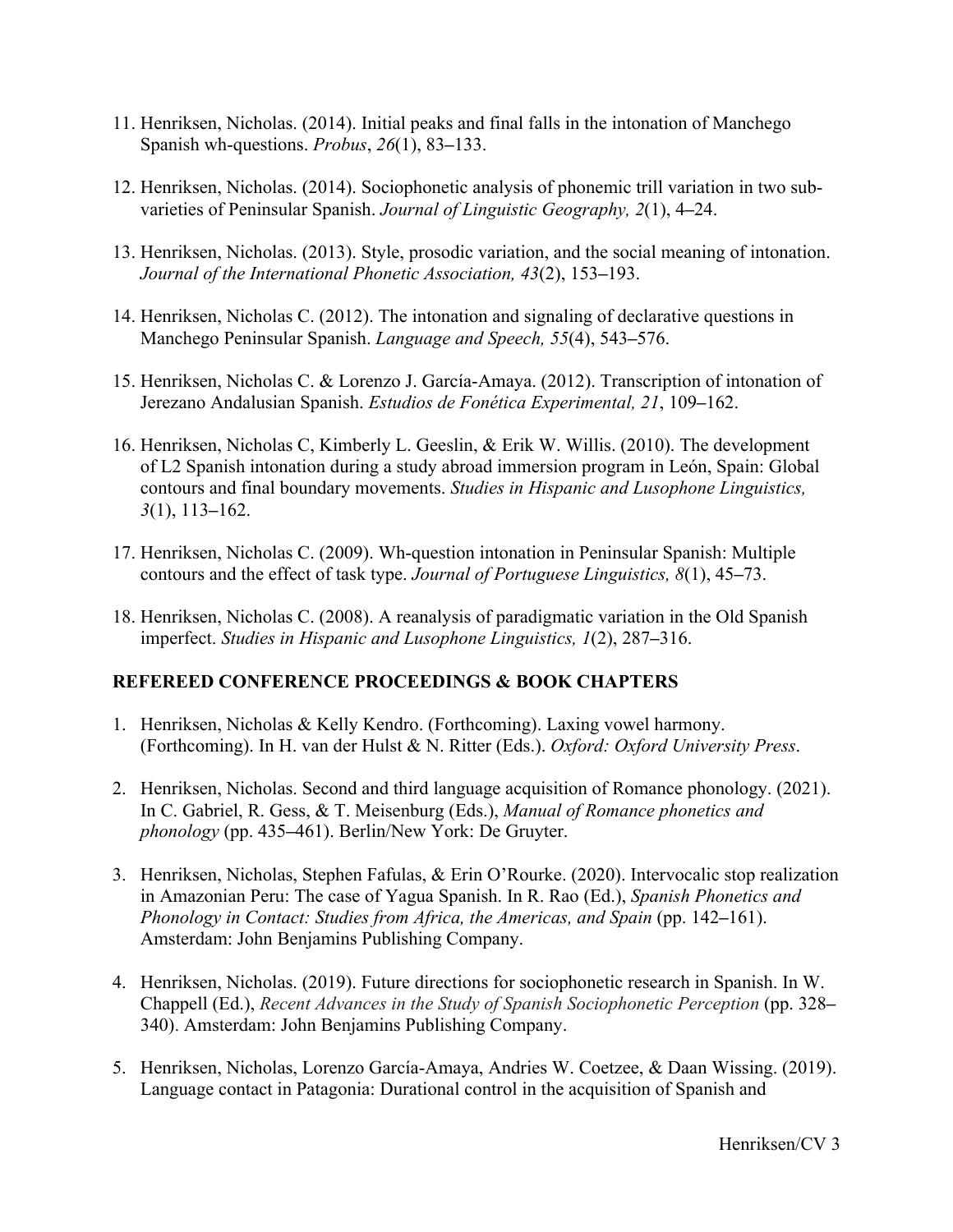Afrikaans phonology. In S. Colina & F. Martínez-Gil (Eds.), *The Routledge Handbook of Spanish Phonology* (pp. 416**–**438). New York: Routledge.

- 6. Alberto, Paulina, Ana Silva, Andries Coetzee, Lorenzo García-Amaya, Victoria Langland, Ryan Szpiech, Ellie Johandes, & Nicholas Henriksen. (2019). Los otros afro-argentinos: Narrativas raciales de la colectividad sudafricana de la Patagonia del siglo XX. In E. Lamborghini, M. Ghidoli, & J. F. Martínez Peria (Eds.), *Estudios Latinoamericanos 4: Actas de las Sextas Jornadas del GEALA* (pp. 175**–**190). Buenos Aires: Editions of the CCC Cultural Center of the Floreal Gorini Cooperation.
- 7. Henriksen, Nicholas, Meghan E. Armstrong, & Lorenzo García-Amaya. (2016). The intonational meaning of polar questions in Manchego Spanish spontaneous speech. In M. E. Armstrong, N. Henriksen, & M. Vanrell (Eds.), *Intonational grammar in Ibero-Romance: Approaches across linguistic subfields* (pp. 181**–**206). Amsterdam: John Benjamins Publishing Company.
- 8. Henriksen, Nicholas. (2016). Convergence effects in Spanish-English bilingual rhythm. In *Speech Prosody 2016*, 721**–**725*.*
- 9. Henriksen, Nicholas. (2015). Secondary correlates of question signaling in Manchego Spanish*.* In J. Romero & M. Riera (Eds.), *The phonetics-phonology interface. Representations and methodologies* (pp. 211**–**237). Amsterdam: John Benjamins Publishing Company.
- 10. Coetzee, Andries W., Lorenzo García-Amaya, Nicholas Henriksen, & Daan Wissing. (2015). Bilingual speech rhythm: Spanish-Afrikaans in Patagonia. In The Scottish Consortium for ICPhS 2015 (Ed.), *Proceedings of the 18th International Congress of Phonetic Sciences*. Glasgow, UK: The University of Glasgow.
- 11. Armstrong, Meghan E., Nicholas Henriksen, & Christian DiCanio. (2015). Sociophonetic analysis of young Peninsular Spanish women's voice quality. In R. Klassen, J.M. Liceras, & E. Valenzuela (Eds.), *Hispanic linguistics at the crossroads: Theoretical linguistics, language acquisition, and language contact* (pp. 293**–**312). Amsterdam: John Benjamins Publishing Company.
- 12. Henriksen, Nicholas. (2013). Suprasegmental phonology in second language speech. In K. Geeslin (Ed.), *The Handbook of Spanish Second Language Acquisition* (pp. 166**–**182). Malden, MA: Wiley-Blackwell.
- 13. Geeslin, Kimberly L., Lorenzo J. García-Amaya, Maria Hasler-Barker, Nicholas C. Henriksen, & Jason Killam. (2012). The L2 acquisition of variable perfective past time reference in Spanish in an overseas immersion setting. In K. Geeslin & M. Díaz-Campos (Eds.), *Selected Proceedings of the 14th Hispanic Linguistics Symposium* (pp.197**–**213). Somerville, MA: Cascadilla Proceedings Project.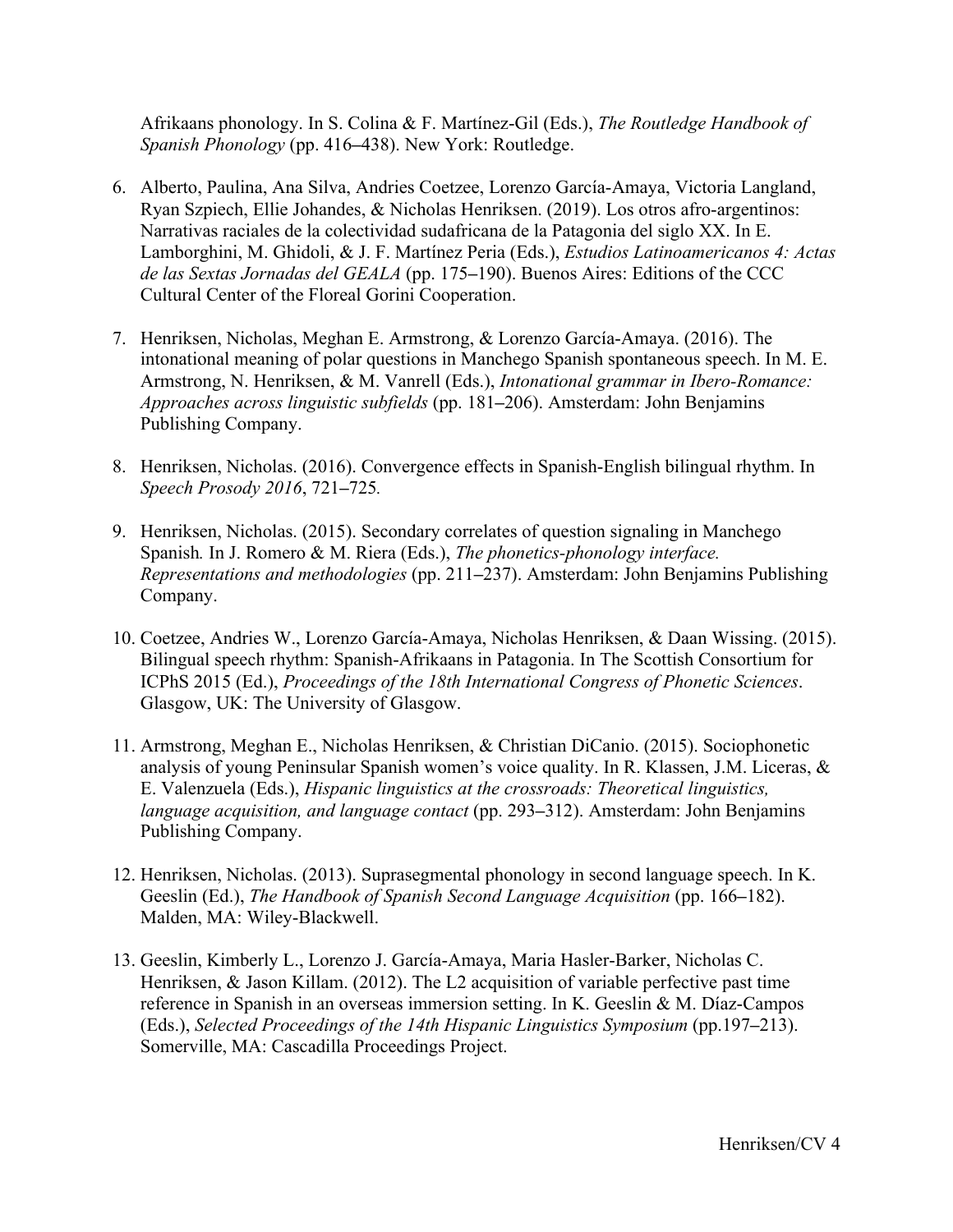- 14. Henriksen, Nicholas C. & Erik W. Willis. (2010). Acoustic characterization of phonemic trill production in Jerezano Andalusian Spanish. In M. Ortega-Llebaria (Ed.), *Selected Proceedings of the 4th Conference on Laboratory Approaches to Spanish Phonology* (pp.115**–**127). Somerville, MA: Cascadilla Proceedings Project.
- 15. Geeslin, Kimberly L., Lorenzo J. García-Amaya, Maria Hasler-Barker, Nicholas C. Henriksen, & Jason Killam. (2010). The SLA of direct object pronouns in a study abroad immersion environment where use is variable. In C. Borgonovo, M. Español-Echevarría & P. Prévost (Eds.), *Selected proceedings of the 12th Hispanic Linguistics Symposium* (pp. 246**–** 259). Somerville, MA: Cascadilla Proceedings Project.
- 16. Henriksen, Nicholas C. (2009). Imperfect variation and class marking in the Old Spanish third conjugation. In P. Masullo, E. O'Rourke & C.-H. Huang (Eds.), *Romance Linguistics 2007: Selected Papers from the 37th Linguistic Symposium on Romance Languages (LSRL)* (pp. 143**–**156). Amsterdam: John Benjamins Publishing Company.
- 17. Henriksen, Nicholas C. (2008). Unexpected hiatus and base-identity in the Spanish verbal paradigm. In A. Farris-Trimble & D. A. Dinnsen (Eds.), *IUWPL6: Phonological opacity effects in Optimality Theory* (pp. 17**–**33). Bloomington, IN: IULC Publications.

## **PUBLIC ESSAYS**

- 1. Henriksen, Nicholas & Matthew Neubacher. (In press). Un-muting voices in a pandemic: Linguistic profiling in a time of crisis. *High Stakes Humanities: Being Human during COVID-19*. University of Michigan Press.
- 2. Henriksen, Nicholas, Ian K. Cook, Ella Deaton, Ellie Johandes, Kelly Kendro, Paulina Alberto, Andries Coetzee, Lorenzo García-Amaya, Victoria Langland, Ana Silva, & Ryan Szpiech. (2020). Collaboration transcending crisis: An innovative faculty-student collaborative model. *Inside Higher Ed*.
- 3. Silva, Ana M., Paulina L. Alberto, Andries W. Coetzee, Lorenzo García-Amaya, Ellie Johandes, Victoria Langland, Ryan Szpiech, & Nicholas Henriksen. (2019). La asombrosa historia de los gauchos sudafricanos de la Patagonia. *Clarín (Viva),* 5 May 2019), 16**–**20.
- 4. Szpiech, Ryan, Andries W. Coetzee, Lorenzo García-Amaya, Paulina L. Alberto, Victoria Langland, & Nicholas Henriksen. (2019). Language and identity: lessons from a unique Afrikaans community in Patagonia. *The Conversation* [last retrieved 21 April 2019].
- 5. Henriksen, Nicholas, Andries Coetzee, Lorenzo García-Amaya, Paulina L. Alberto, Victoria Langland, Ryan Szpiech, & Joshua Shapero. (2018). From Africa to Patagonia: Voices of Displacement. *Babel*, *24*, 16**–**21.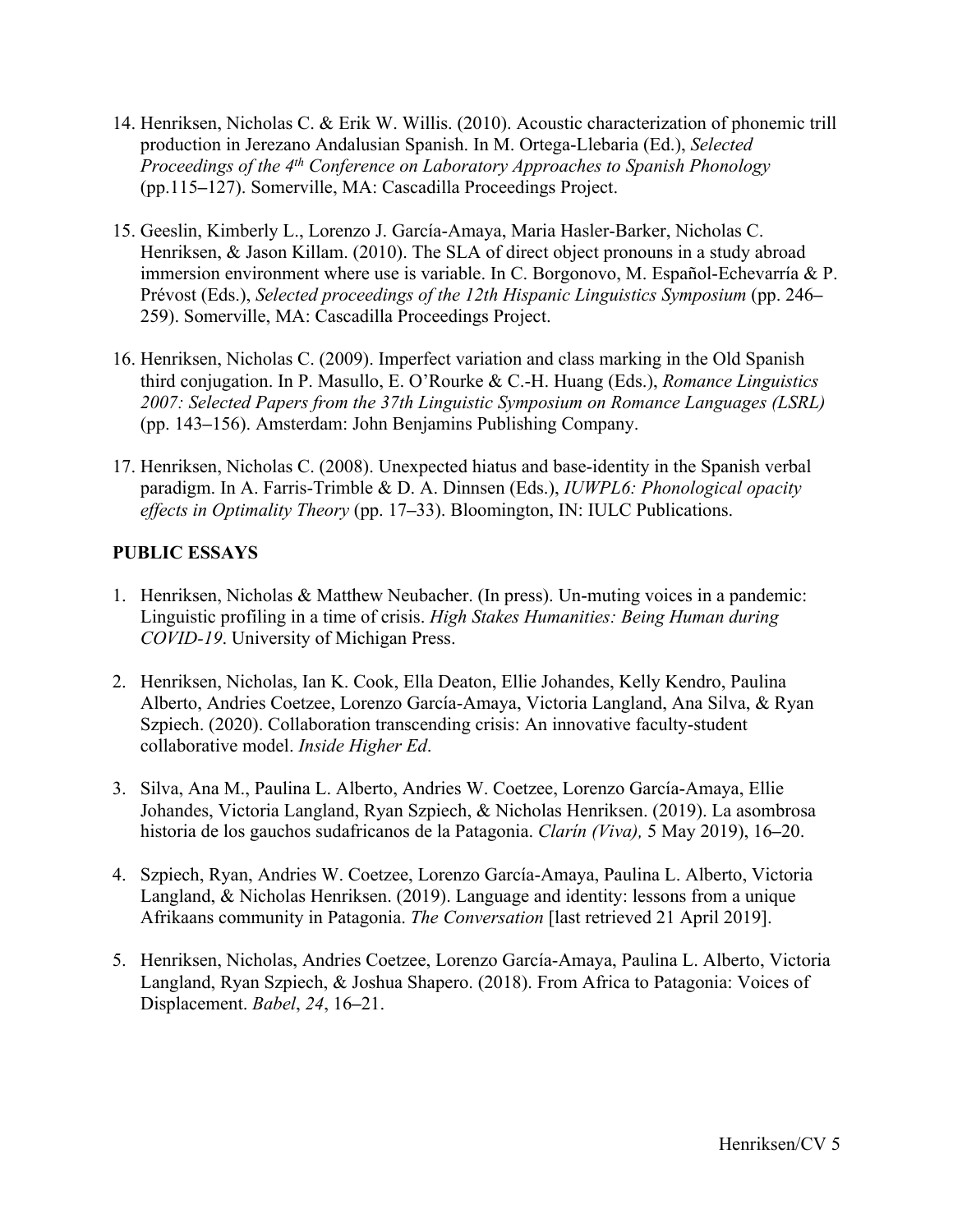## **BOOK REVIEWS**

- 1. Henriksen, Nicholas, Lorenzo García-Amaya, & Sarah Harper. (2014). Review of the book *The Phonology of Intonation and Phrasing*, ed. by Sun-Ah Jun. *Estudios de Fonética Experimental, 23*, 296**–**300.
- 2. Henriksen, Nicholas. (2012). Review of the book *Perception of Castilian Spanish Intonation: Implications for Intonational Phonology*, by Timothy L. Face. *Studies in Hispanic and Lusophone Linguistics, 5*(1), 225**–**230.
- 3. Henriksen, Nicholas. (2012). Review of the book *Transcription of intonation of the Spanish language*, ed. by Pilar Prieto & Paolo Roseano. *eLanguage*.

## **INVITED TALKS**

- 1. Long-term language contact in Argentina. Data from the Afrikaans-Spanish bilingual community. Invited presentation at Catholic University of Eichstaett-Ingolstadt, Germany. December 14, 2020 (with Lorenzo García-Amaya).
- 2. Intonational rises at the left periphery: Focus on Spanish wh-questions. Invited class presentation at Indiana University. October 27, 2020.
- 3. From Africa to Patagonia: Qualitative outcomes from a Humanities collaboration. Invited presentation at University of Michigan "Beyond the Academy" series talk. January 24, 2020 (with Ana Silva Campo).
- 4. Investigating the phonetic outcomes of long-term contact: Afrikaans and Spanish in Patagonia. Invited presentation at University of Massachusetts. November 7, 2019.
- 5. From Africa to Patagonia: Exploring the production-perception link and sound change in Andalusian Spanish: Focus on /p t k/ lenition. Invited presentation at *4th Workshop on Sound Change*, Salamanca, Spain. October 18, 2019.
- 6. From Africa to Patagonia: Qualitative and quantitative outcomes from a humanities collaboration. Invited presentation at University of Alabama. March 19, 2019.
- 7. Teaching sociophonetic variation in second-language classrooms. Invited presentation at Universidad de Sevilla, Seville, Spain. January 21-22, 2019.
- 8. Vowel harmony and laxing in two varieties of Peninsular Spanish. Invited class presentation at Indiana University. February 15, 2018.
- 9. Perception and production of the geminate-singleton contrast in Andalusian Spanish. Invited presentation at *Ohio State University Hispanic Linguistic Symposium*, Columbus, Ohio. November 3, 2017.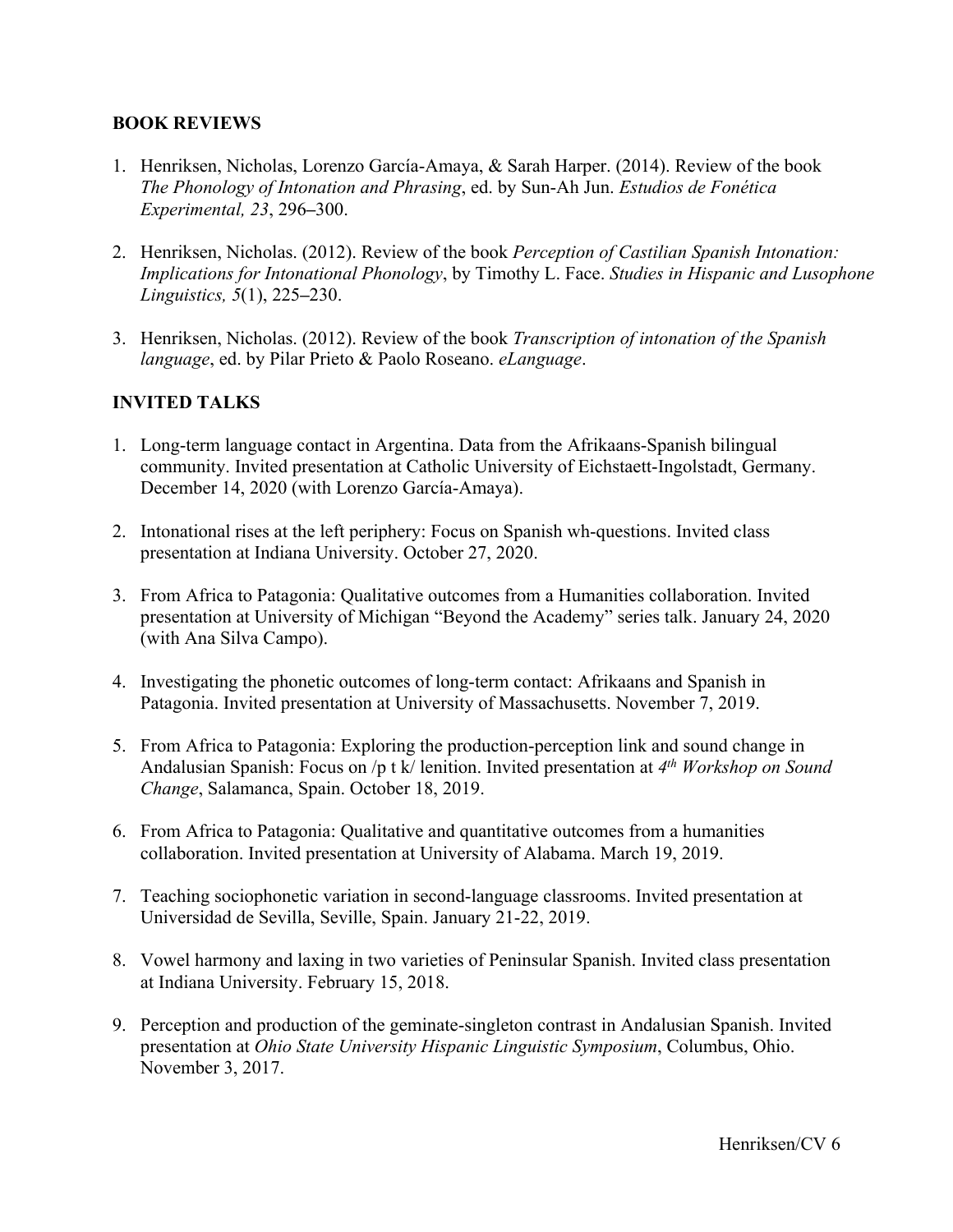- 10. Non-question rises in L2 Spanish: Developmental patterns from the study abroad context. Invited presentation at *Hispanistentag 2017*, Munich, Germany. March 21, 2017.
- 11. Social and diachronic motivations for trill variation: Focus on two varieties of Peninsular Spanish. Invited presentation at University of New Mexico Department of Spanish & Portuguese, Albuquerque, New Mexico. September 26, 2016.
- 12. Investigating the nature of vowel harmony effects in Eastern Andalusian Spanish. Invited presentation at University of Michigan Department of Linguistics, Ann Arbor, Michigan. October 24, 2014.
- 13. Intonation in Spanish wh-questions: Testing left-periphery constituents. Invited presentation at University of Illinois at Chicago, Chicago, Illinois. November 30, 2012.
- 14. Intonation in the field and in the classroom: An introduction to Sp\_ToBI labeling and practices. Invited workshop with Meghan Armstrong at *Ohio State University Conference on Hispanic and Lusophone Linguistics*, Columbus, Ohio. April 28, 2012.
- 15. How speech style affects intonational production: A sociophonetic approach. Invited presentation at Universidad de Sevilla, Seville, Spain. December 20, 2010.

## **REFEREED CONFERENCE PRESENTATIONS**

- 1. Galvano, Amber & Nicholas Henriksen. (2021). Sound change in Western Andalusian Spanish: Analysis of phonemic voiceless stops. Paper presented at *Phonetics & Phonology in Europe 2021*, Barcelona, Spain.
- 2. Stephen Tobin, Alex Kramer, Savithry Namboodiripad, Lorenzo García-Amaya, Yourdanis Sedarous, Nicholas Henriksen, Andries Coetzee & Julie Boland. (2020). Portable pupillometry on a shoe-string: A sentence processing demonstration. Poster presented at *Architectures and Mechanisms for Language Processing Conference*, University of Potsdam, Potsdam, Germany.
- 3. Henriksen, Nicholas, Andries Coetzee, Lorenzo García-Amaya, & Daan Wissing. (2019). Investigating the outcomes of language contact: Afrikaans and Spanish in Patagonia. Paper presented at *EuroSLA*, Lund, Sweden.
- 4. Henriksen, Nicholas, Andries Coetzee, Lorenzo García-Amaya, Jiseung Kim, & Daan Wissing. (2019). Uncovering the geographic origin of immigrant communities: Transitional gliding in Patagonian Afrikaans. Paper presented at *Phonetics and phonology in Europe*, Lecce, Italy.
- 5. Coetzee, Andries, Lorenzo García-Amaya, & Nicholas Henriksen. (2018). Aspects of the phonetics and phonology of Patagonian Afrikaans. Paper presented at *Afrikaans Grammar Workshop*, Ghent, Belgium.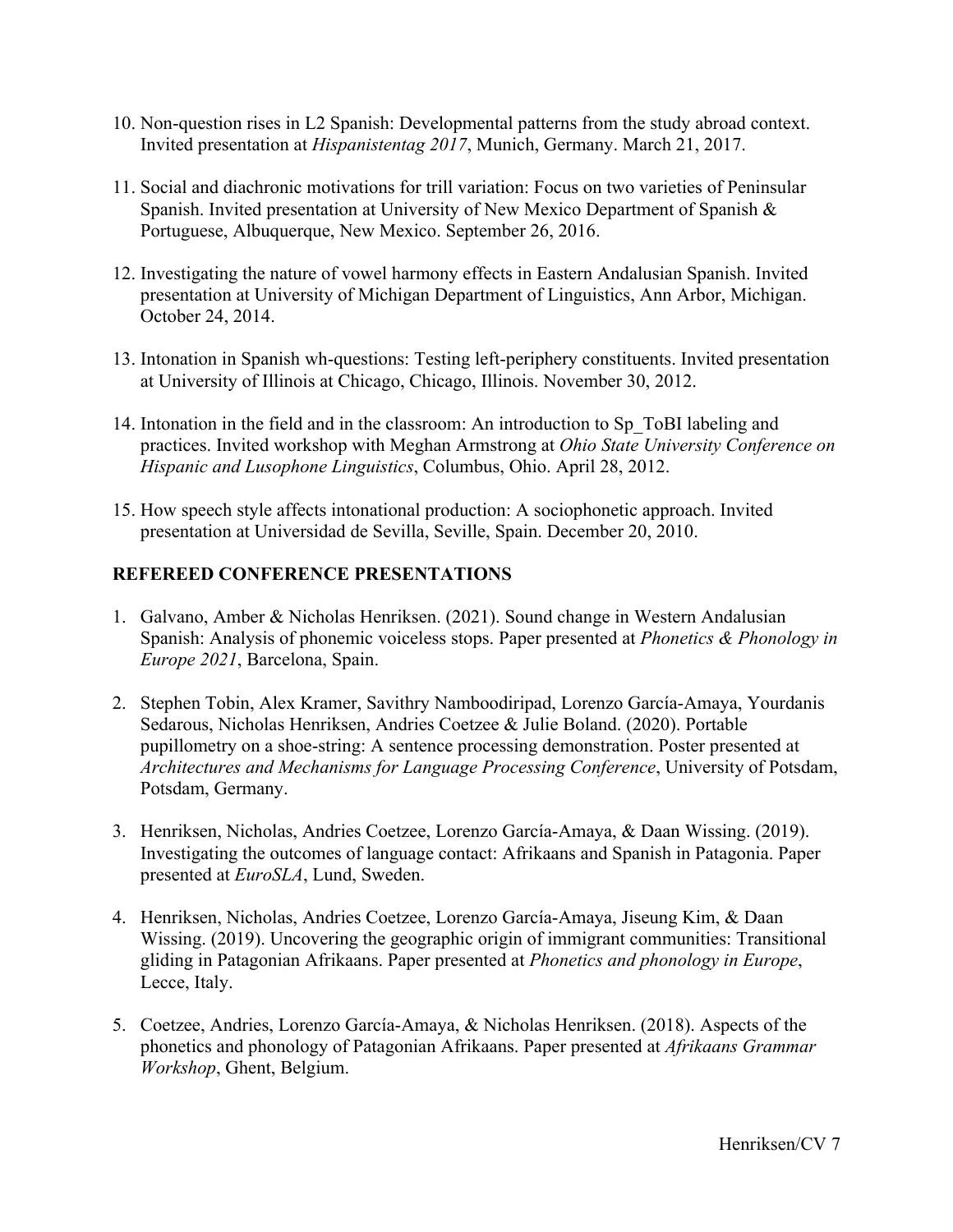- 6. Henriksen, Nicholas, Andries Coetzee, Lorenzo García-Amaya, Dominique Bouavichith & Daan Wissing. (2018). Phonological effects of long-term language contact: Spanish and Afrikaans in Patagonia. Poster presented at *Laboratory Phonology*, Lisbon, Portugal.
- 7. Henriksen, Nicholas, Lorenzo García-Amaya, & Meghan Armstrong. (2018). Secondlanguage intonation in the study-abroad context: Examination of non-question rises by English-speaking L2 learners of Spanish. Paper presented at *American Association of Applied Linguistics (AAAL) 2018*, Chicago, Illinois.
- 8. Henriksen, Nicholas & Sarah Harper. (2017). L2 status affects L3 learning from the onset of acquisition: A developmental study of L1 English, L2 Spanish, and L3 Catalan. Paper presented at *Phonetics and Phonology in Europe (PaPE) 2017*, Cologne, Germany.
- 9. Fafulas, Stephen, Nicholas Henriksen, & Erin O'Rourke. (2017). Bilingualism in the Peruvian Amazon: Intervocalic stops in Yagua-Spanish and Bora-Spanish. Paper presented at *Pronunciation in Second Language Learning and Teaching*. Salt Lake City, Utah.
- 10. Fafulas, Stephen, Nicholas Henriksen, & Ricard Viñas de Puig. (2017). Language contact in the Peruvian Amazon: The case of Yagua Spanish. Paper presented at joint meeting of the *Linguistic Society of America* and *Society for Pidgin and Creole Languages*. Austin, Texas.
- 11. Henriksen, Nicholas. (2016). Convergence effects in Spanish-English bilingual rhythm. Paper presented at *Speech Prosody 2016*, Boston, Massachusetts.
- 12. Henriksen, Nicholas. (2016). Patterns of vowel laxing and harmony in Peninsular Spanish. Poster presented at *LabPhon 15*, Ithaca, New York.
- 13. Coetzee, Andries, Lorenzo García-Amaya, Nicholas Henriksen, & Daan Wissing. (2015). Bilingual speech rhythm: Spanish-Afrikaans in Patagonia. Paper presented at *18th International Conference of Phonetic Sciences*, Glasgow, Scotland.
- 14. Henriksen, Nicholas & Lorenzo García-Amaya. (2015). Vowel harmony and vowel laxing in Eastern Andalusian Spanish. Paper presented at *Linguistic Symposium on Romance Languages*, Campinas, Brazil.
- 15. Henriksen, Nicholas & Lorenzo García-Amaya. (2014). Prosodic restrictions on falsetto in Western Andalusian Spanish. Paper presented at *First Symposium on Intonation and Tone in the Spanish-Speaking World*, Amherst, Massachusetts.
- 16. Henriksen, Nicholas. (2014). On segmental 'anchoring' in Peninsular Spanish nuclear accents. Poster presented at *International Seminar on Speech Production*, Cologne, Germany.
- 17. Armstrong, Meghan E., Nicholas Henriksen, & Lorenzo García-Amaya. (2014). How dialectal phenomena inform our understanding of intonational meaning: Evidence from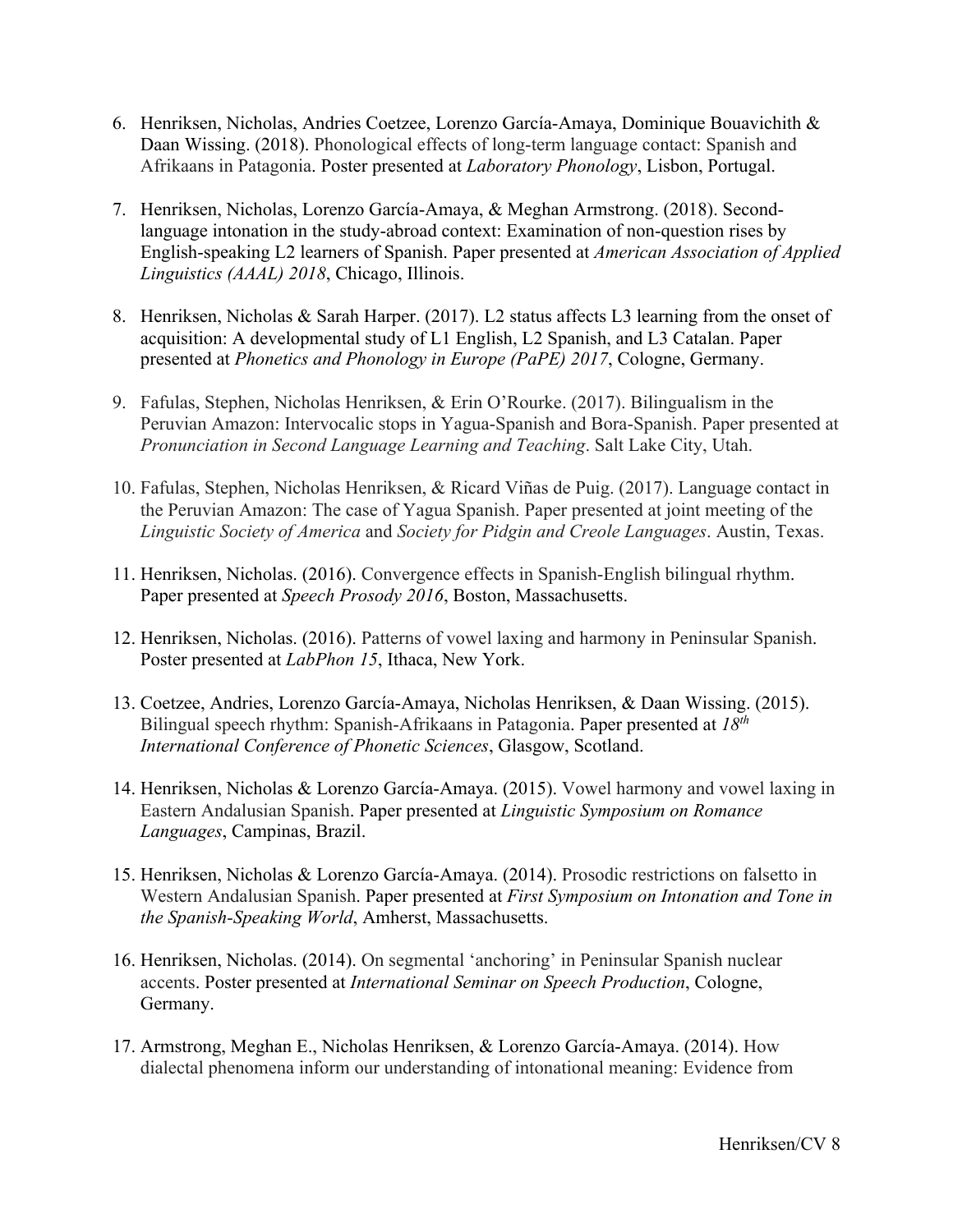Manchego Spanish. Paper presented at *Workshop on Spanish Sociolinguistics*, Madison, Wisconsin.

- 18. Henriksen, Nicholas & Sarah Harper. (2014). Re-considering /s/-lenition: An acoustic analysis of /sp, st, sk/ clusters in Manchego Spanish. Poster presented at *Linguistics Society of America Annual Meeting*, Minneapolis, Minnesota.
- 19. Armstrong, Meghan E., Nicholas Henriksen, & Christian DiCanio. (2013). The voice quality of Peninsular Spanish-speaking females: Phonetic and socioindexical observations. Paper presented at *Hispanic Linguistics Symposium*, Ottawa, Canada.
- 20. Henriksen, Nicholas. (2013). The acquisition of second language rhythm by Spanish-English bilinguals. Paper presented at *Second Language Research Forum*, Provo, Utah.
- 21. Henriksen, Nicholas. (2013). Left-periphery effects in wh-questions: Supporting the pitch accent analysis for Spanish. Poster presented at *Linguistics Society of America Annual Meeting*, Boston, Massachusetts.
- 22. Henriksen, Nicholas. (2012). Covert and overt prestige in Manchego Spanish: Segmental and suprasegmental findings. Paper presented at *New Ways of Analyzing Variation 41*, Bloomington, Indiana.
- 23. Henriksen, Nicholas. (2012). Acoustic analysis of phonemic trill and tap production in Mexican heritage and native Spanish. Paper presented at *41st Annual Meeting of Linguistic Association of the Southwest*, Fort Wayne, Indiana.
- 24. Henriksen, Nicholas. (2012). Testing left-periphery high tone effects in wh-questions. Paper presented at *Tone and Intonation in Europe 5*, Oxford, England.
- 25. Henriksen, Nicholas. (2011). Chicagoland heritage Mexican Spanish intonation: Three contact phenomena. Poster presented at *Second Language Research Forum*, Ames, Iowa.
- 26. Henriksen, Nicholas. (2011). Sociolinguistic and diachronic motivations for trill variation: Focus on two varieties of Peninsular Spanish. Paper presented at *Hispanic Linguistics Symposium*, Athens, Georgia.
- 27. Henriksen, Nicholas. (2011). Intonation in contact: Heritage and native Spanish in the Chicagoland area. Paper presented at *Hispanic Linguistics Symposium*, Athens, Georgia.
- 28. Henriksen, Nicholas. (2011). The acoustic correlates of question signaling in Peninsular Spanish: A factor analysis. Paper presented at *Phonetics and Phonology in Iberia 2011*, Tarragona, Spain.
- 29. García-Amaya, Lorenzo & Nicholas Henriksen. (2011). An initial examination of Andalusian Spanish intonation: Data from an intonation survey. Paper presented at *Phonetics and Phonology in Iberia 2011*, Tarragona, Spain.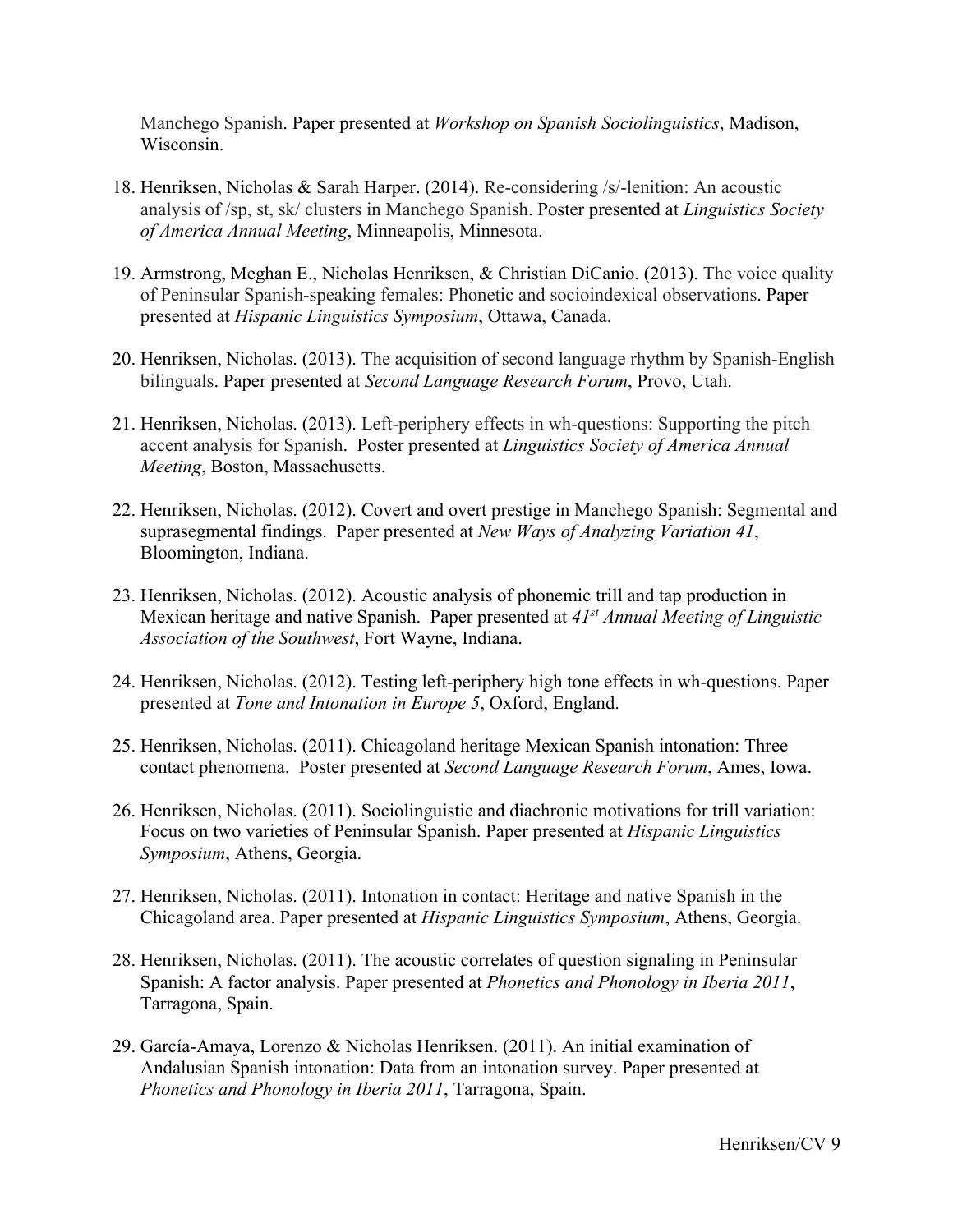- 30. Henriksen, Nicholas. (2011). The acoustic correlates of question signaling in Peninsular Spanish: Three sentence types compared. Paper presented at the *47th Chicago Linguistics Society*, Chicago, Illinois.
- 31. Henriksen, Nicholas. (2010). The phonetics and phonology of utterance-initial peaks in Manchego Peninsular Spanish. Paper presented at the *16th Annual Mid-Continental Workshop on Phonology*, Evanston, Illinois.
- 32. Henriksen, Nicholas. (2010). Declarative question and wh-question intonation in Manchego Peninsular Spanish: Spontaneous and laboratory speech compared. Paper presented at the *Hispanic Linguistics Symposium*, Bloomington, Indiana.
- 33. Geeslin, Kimberly L., Lorenzo García-Amaya, Maria Hasler-Barker, Nicholas Henriksen, & Jason Killam. (2010). Variability and the SLA of perfective past time reference in Spanish in an abroad immersion setting. Paper presented at the *Hispanic Linguistics Symposium*, Bloomington, Indiana.
- 34. Henriksen, Nicholas. (2010). Early and late falls in Manchego Peninsular Spanish wh-31. Paper presented at *Laboratory Approaches to Romance Phonology*, Provo, Utah.
- 35. Henriksen, Nicholas. (2010). Nuclear rises and final rises in Manchego Peninsular Spanish yes/no questions. Paper presented at the *Fifth International Conference on Speech Prosody*, Chicago, Illinois.
- 36. Geeslin, Kimberly L., Erik W. Willis, & Nicholas Henriksen. (2010). Pitch accent and boundary tone usage: The effects of a homestay program in León, Spain on L2 Spanish intonation. Paper presented at *Second Current Approaches to Spanish & Portuguese L2 Phonology*, Gainesville, Florida.
- 37. Willis, Erik W., Kimberly L. Geeslin, & Nicholas Henriksen. (2009). The acquisition of /θ/ by study abroad learners in León, Spain. Paper presented at the *13th Hispanic Linguistics Symposium*, Puerto Rico.
- 38. Henriksen, Nicholas & Erik W. Willis. (2008). Acoustic characterization of trill production in Jerezano Andalusian Spanish: New findings and sociolinguistic implications. Paper presented at *Laboratory Approaches to Spanish Phonology 4*, Austin, Texas.
- 39. Willis, Erik W. & Nicholas Henriksen. (2008). Intonational utterance signaling in León, Spain Spanish. Paper presented at *Laboratory Approaches to Spanish Phonology 4*, Austin, Texas.
- 40. Geeslin, Kimberly L., Lorenzo García-Amaya, Maria Hasler, Nicholas Henriksen, & Jason Killam. (2008). The development of variation in clitic pronouns among Spanish L2 learners in an abroad immersion program. Paper presented at the *12th Hispanic Linguistics Symposium*, Quebec City, Canada.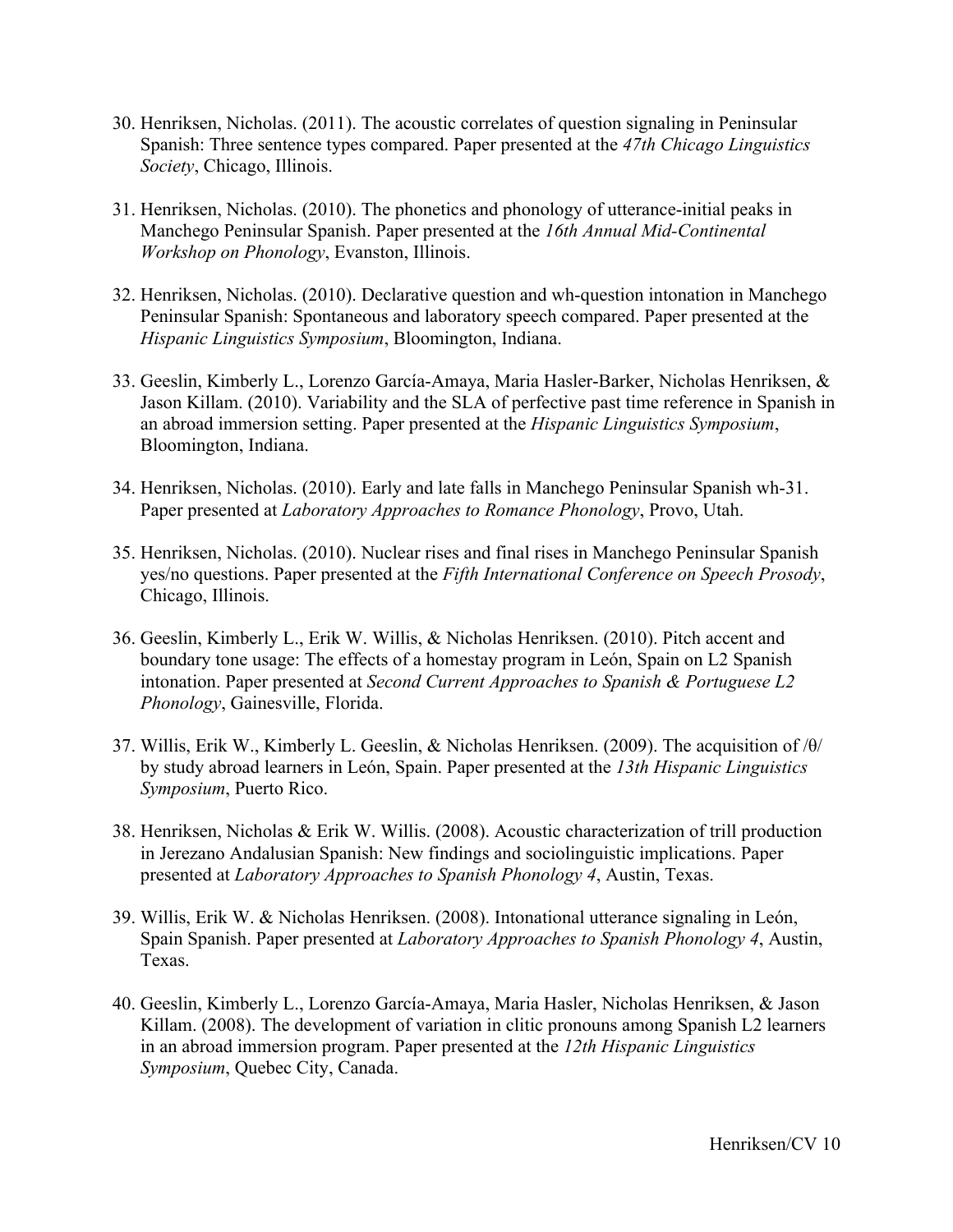- 41. Geeslin, Kimberly L., Erik W. Willis, & Nicholas Henriksen (2008). L2 Spanish intonation: The effects of a home-stay program in León, Spain. Paper presented at *Current Approaches to Spanish & Portuguese L2 Phonology*, Minneapolis, Minnesota.
- 42. Henriksen, Nicholas. (2007). On the peculiar behavior of certain Old Spanish imperfect root vowels. Paper presented at the *11th Hispanic Linguistics Symposium*, San Antonio, Texas.
- 43. Henriksen, Nicholas (2007). Word-initial hiatus and vowel fortition in Castilian Spanish. Paper presented at the *13th Annual Mid-Continental Workshop on Phonology*, Columbus, Ohio.
- 44. Henriksen, Nicholas. (2007). A reanalysis of paradigmatic variation in the Old Spanish imperfect. Paper presented at the *18th International Conference on Historical Linguistics*, Montreal, Canada.
- 45. Henriksen, Nicholas. (2007). Imperfect variation, class marking, and morphological conflict in the Old Spanish third conjugation. Paper presented at the *37th Linguistic Symposium on Romance Languages*, Pittsburgh, Pennsylvania.

## **TEACHING EXPERIENCE**

University of Michigan (2012-Present)

**Associate & Assistant Professor**, Department of Romance Languages & Literatures **Associate & Assistant Professor**, Department of Linguistics

Spanish 487: Studies in Hispanic Linguistics, Topic: "Do you speak Andalusian?" Spring 2020 & Winter 2021

Spanish 487: Studies in Hispanic Linguistics, Topic: "Spanish Second-Language Phonology" Winter 2015, Winter 2018, & Fall 2020

Spanish 435: Spanish Independent Study

Winter 2013 (Sarah Harper); Summer 2013 (Sadie Marsman); Fall 2013 (Olivia Hodgkiss); Winter 2014 (Sarah Harper & Liz Lee); Fall 2014 (Lindsey Graham); Winter 2015 (Sarah Diamond & Michael Hipp); Fall 2015 (Elizabeth Garno); Winter 2016 (Claire Roos & Elena Wilhelm); Fall 2016 (Ella Deaton); Fall 2017 (Sean Lang); Winter 2018 (Breanne Holton); Fall 2018 (Hallie Banc, Christopher Clark, Fawnnie Pamenan, Olivia Suk); Summer 2019 (Benancio Rodríguez); Fall 2019 (Amber Galvano & Tony Tran); Summer 2020 (Allison Johnson & Stepan Topouzian); Fall 2020 (Allison Johnson & Sarah Khansa); Winter 2021 (Shayna Greenley & Claire Weil); Summer 2021 (Stepan Topouzian); Fall 2021 (Lauren Fuller)

Spanish 416: Spanish Sociolinguistics

Fall 2012, Fall 2013, Fall 2014, Winter 2017, Summer 2018, Summer 2019, Summer 2020, Summer 2021, & Summer 2022 (taught as Spanish 487 until Summer 2018)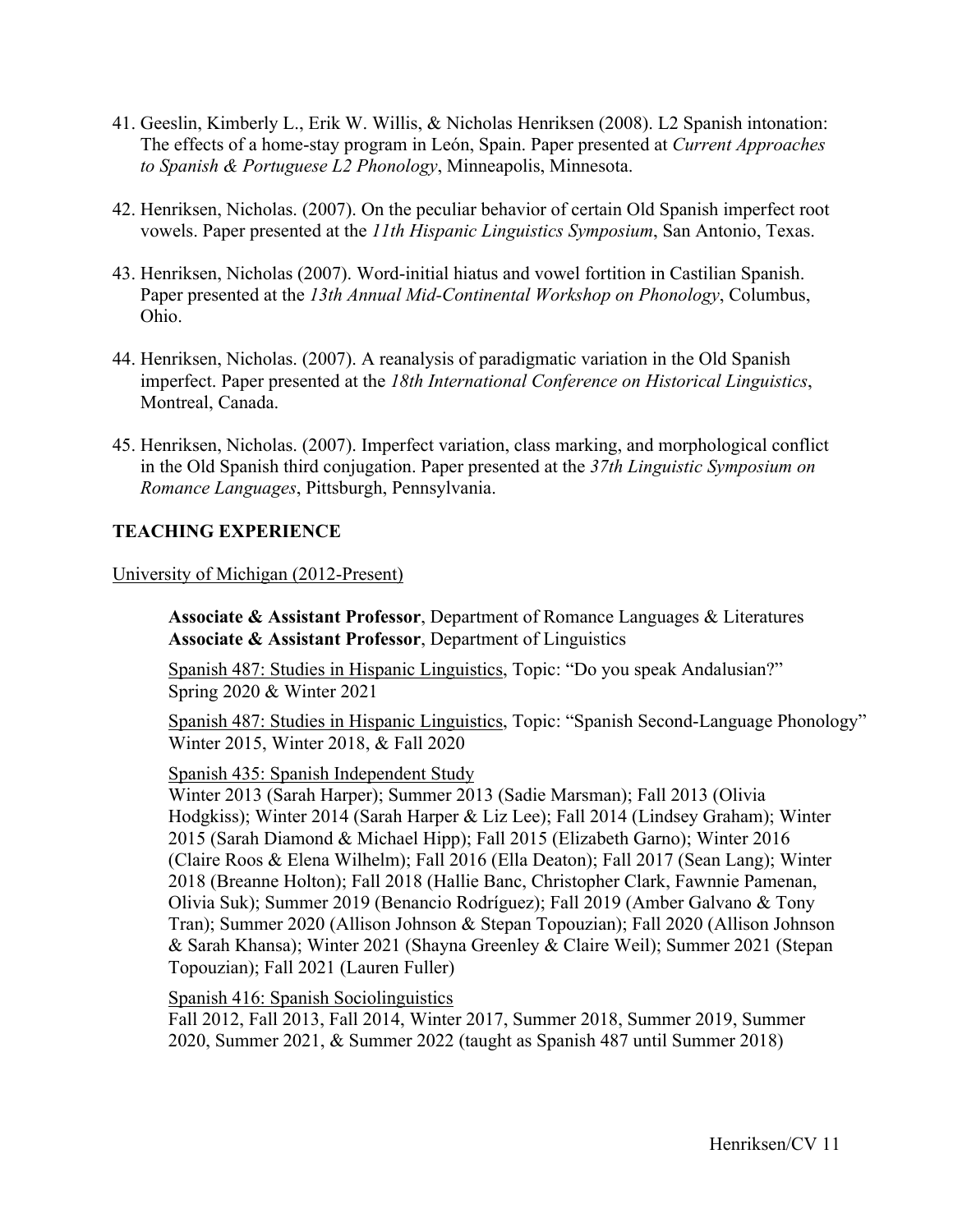Spanish 410: Spanish Phonetics & Phonology Fall 2012, Winter 2013, Fall 2013, Winter 2014, Fall 2014, Winter 2015, Winter 2016, Fall 2016, Fall 2017, Fall 2019, Winter 2020, & Fall 2021

Spanish 355: New World Spanish, Topic: "Spanish in the U.S." Winter 2013 & Winter 2014

Spanish 342: Introduction to Contemporary Latin American Culture Winter 2018

Spanish 298: Introduction to Spanish Linguistics Winter 2016, Fall 2016, Winter 2017, Fall 2017, & Winter 2022

Linguistics 395: Independent Study Winter 2017 (Claire Laing & Meghan Samyn)

**Research supervisor/mentor**, Undergraduate Research Opportunity Program (UROP)

- 2020-2021: Lauren Fuller, Elya Kaplan, Madrid Spain, & Amelia Turco
- 2019-2020: Mateo Amprimo, Claudia Gonciulea, & Skyelar Raiti
- 2018-2019: Courtney Greifenberger & Aditi Priyadershi
- 2017-2018: Ellie Johandes, Eliot Sollinger, Tony Tran, & Claire Weil
- 2016-2017: Daniel Cluxton & Victor Rojas
- 2014-2015: Nathan Dennison & Ricardo Engel
- 2013-2014: Maxim Aleksa & Jordan Yob
- 2012-2013: Natalie Coletta, Jean-Luc DeLadurantaye, Mark Dulchavsky, Bonham Killewald, Sarah Tibble, & Jordan Yob

**Research supervisor/mentor**, Michigan Humanities Emerging Research Scholars Program (MICHHERS)

2017: Steven Arriaga (co-mentor in Linguistics with Marlyse Baptista)

#### **Dissertation committee member**

2019: Kate Sherwood (member, Linguistics)

#### **Undergraduate thesis committee director or reader**

- 2020: Amber Galvano, Romance Languages & Literatures (Thesis director)
- 2019: Michael Ward, Romance Languages & Literatures (Thesis director)
- 2019: Sean Lang, Romance Languages & Literatures (Thesis reader)
- 2016: Gavin Buck, Romance Languages & Literatures (Thesis director)
- 2015: Bryan Frederick, Romance Languages & Literatures (Thesis reader)
- 2014: Rebecca Cao, Romance Languages & Literatures (Thesis director)
- 2014: Sarah Harper, Linguistics (Thesis reader)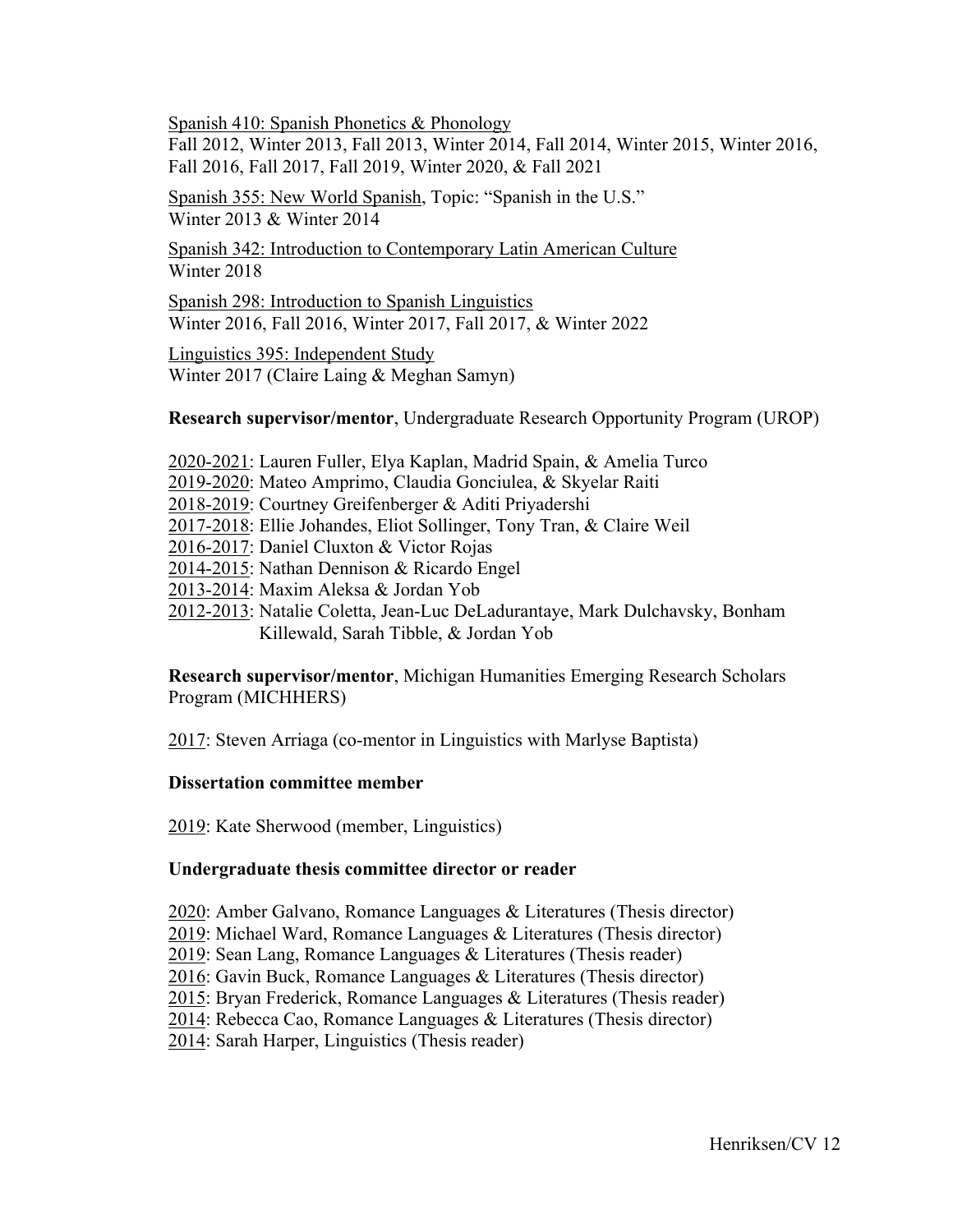## University of Alabama at Birmingham (2011-2012)

## **Visiting Assistant Professor**, Department of Foreign Languages & Literatures

Spanish 304 (Spanish Phonetics & Phonology): Spring 2012 Spanish 102 (Introductory Spanish II): Fall 2011 Spanish 101 (Introductory Spanish I): Fall 2011 & Spring 2012

## Northern Illinois University (2010-2011)

**Assistant Professor**, Department of Foreign Languages & Literatures

Spanish 581 (Spanish Phonology): Fall 2010 & Spring 2011 Spanish 486 (Spanish Applied Linguistics): Summer 2011 Spanish 461 (Spanish Civilization): Summer 2011 Spanish 301 (Advanced Spanish Grammar): Fall 2010 & Spring 2011

#### **MA thesis director**

2011: Melissa Jimenez-Biles (Department of Foreign Languages & Literatures) 2011: Jason Roller (Department of Foreign Languages & Literatures)

#### Indiana University (2003-2010)

**Associate Instructor**, Department of Linguistics

Linguistics 700 (Seminar on First Language Acquisition): Spring 2008 Linguistics 642 (Advanced Phonological Analysis): Spring 2009 & Spring 2010 Linguistics 542 (Phonological Analysis): Fall 2006, Fall 2008, & Fall 2009

**Associate Instructor**, Department of Spanish & Portuguese

Spanish 326 (Introduction to Hispanic Linguistics): Fall 2007, Spring 2009, & Fall 2009 Spanish 310 (Advanced Grammar & Composition): Spring 2005 & Spring 2007 Spanish 250 (Second-Year Spanish II): Spring 2006 & Fall 2007 Spanish 200 (Second-Year Spanish I): Fall 2004 Spanish 105 (First Year Spanish): Fall 2005 Spanish 100 (Elementary Spanish): Fall 2003 & Spring 2004

**Grammar & Phonetics Instructor**, Indiana University Honors Program in Foreign Languages (7-week overseas immersion program for Indiana high school students)

León, Spain: Summer 2005, 2006, 2007, 2008, 2009, & 2010 Ciudad Real, Spain: Summer 2004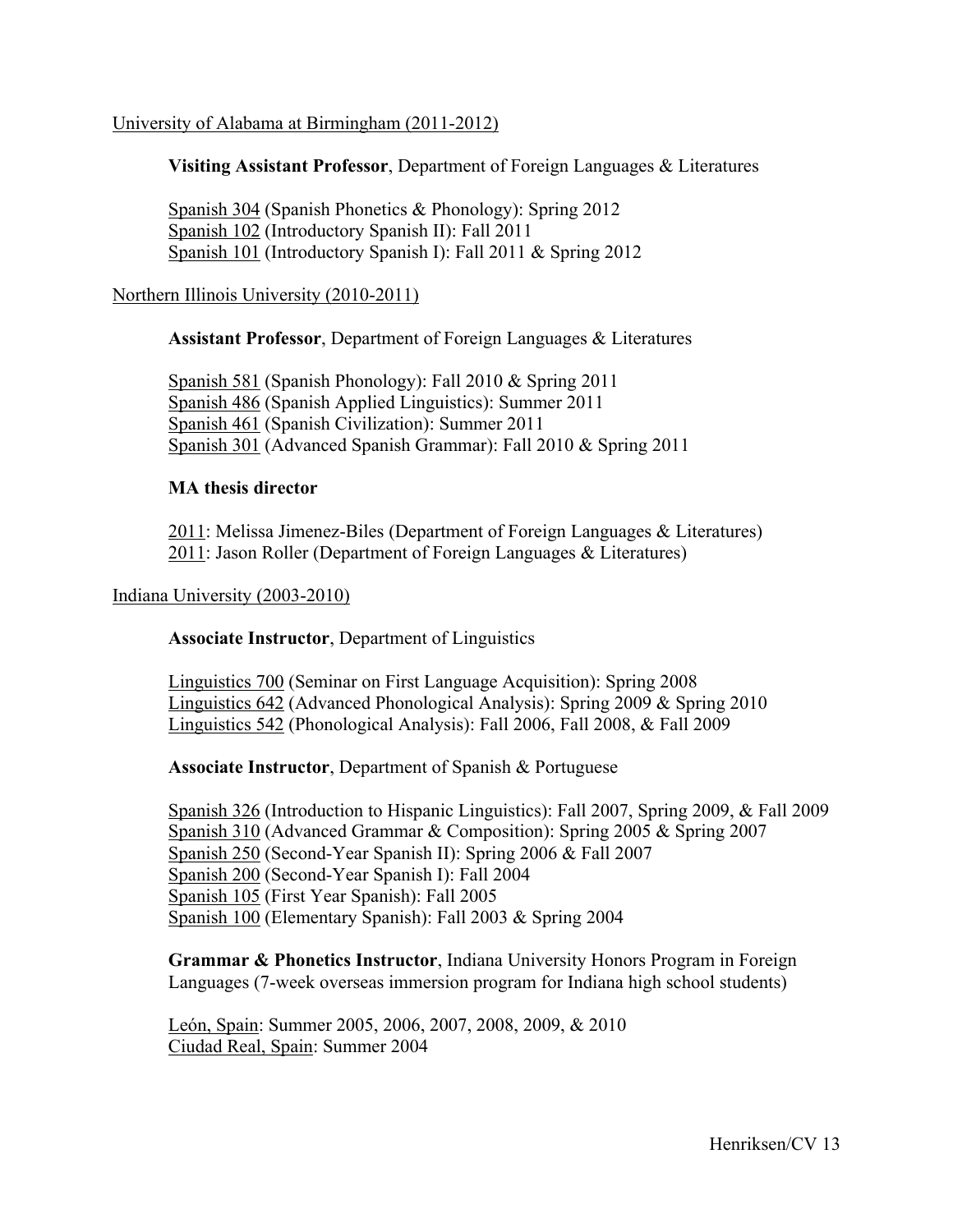# **AWARDS & DISTINCTIONS**

| 2021 | Linguistic Society of America Early Career Award for 2021                                                                               |
|------|-----------------------------------------------------------------------------------------------------------------------------------------|
| 2020 | Featured in <i>Inside Higher Ed</i> article "Socially distant yet intellectually<br>close"                                              |
| 2018 | Class of 1923 Memorial Teaching Award for faculty promoted from Assistant<br>Professor to Associate Professor with tenure               |
| 2008 | Fred W. Householder Outstanding Research Paper Award; Department of<br>Linguistics, Indiana University                                  |
| 2006 | Lieber Associate Instructor Award, Indiana University; University-wide<br>distinguished teaching award for graduate student instructors |

# **RESEARCH & TEACHING GRANTS**

| 2021 | University of Michigan Advance program SUCCEED award for "Social attitudes<br>against language: Investigating linguistic discrimination in Spanish dialects".<br>Award: \$9,978.                                                                                                                                                        |
|------|-----------------------------------------------------------------------------------------------------------------------------------------------------------------------------------------------------------------------------------------------------------------------------------------------------------------------------------------|
| 2020 | University of Michigan Instructional Support Services Grant for project<br>"Physical, not social, distancing: Connecting Spanish students with native<br>speakers during the COVID-19 pandemic". Award: \$4,932.                                                                                                                        |
| 2020 | University of Michigan Associate Professor Support Fund Grant for project "The<br>stigma of Andalusian: Linguistic innovation from an understudied variety".<br>Award: \$42,397.                                                                                                                                                        |
| 2019 | University of Michigan Humanities Collaboratory Public Dissemination Grant for<br>project "From Africa to Patagonia: Voices of Displacement" (Principal<br>Investigator). Collaborators: Paulina Alberto, Andries Coetzee, Lorenzo García-<br>Amaya, Ana M. Silva, Victoria Langland, & Ryan Szpiech. Award: \$25,600.                  |
| 2018 | University of Michigan MCubed 3.0 Classic Cube Award for project "Why<br>individuals matter: Connecting the dots between individual cognitive processing<br>styles, and the processing of language" (Principal Investigator); Collaborators:<br>Julie Boland & Andries Coetzee. Award: \$60,000.                                        |
| 2017 | University of Michigan Humanities Collaboratory Project Funding Grant for<br>project "From Africa to Patagonia: Voices of Displacement" (Principal<br>Investigator). Collaborators: Paulina Alberto, Andries Coetzee, Lorenzo García-<br>Amaya, Victoria Langland, & Ryan Szpiech. Award: \$472,142.                                    |
| 2017 | University of Michigan Humanities Collaboratory Proposal Development Grant<br>for project "Argentine Afrikaners: Interrogating Hybridity in a Unique Diasporic<br>Community" (Principal Investigator). Collaborators: Paulina Alberto, Andries<br>Coetzee, Lorenzo García-Amaya, Katharine Jenckes, & Ryan Szpiech. Award:<br>\$68,747. |
| 2017 | Undergraduate Research Opportunity Program Research Grant; University of<br>Michigan. Award: \$1,000.                                                                                                                                                                                                                                   |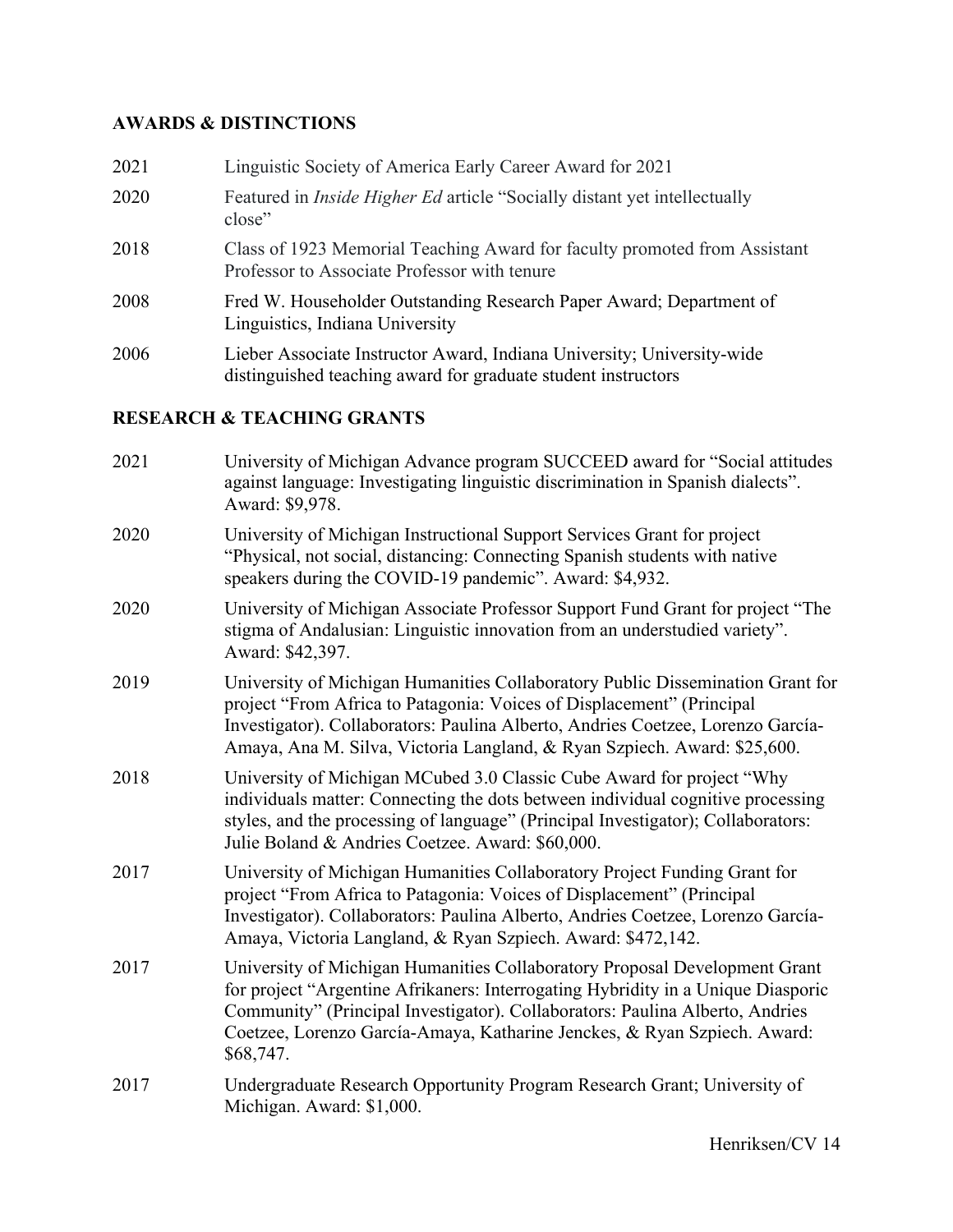| 2016 | University of Michigan Office of Research Faculty Grant Award for project<br>"Andalusian Spanish: Exploring the linguistic factors behind the stigmatized<br>vernacular" (Principal Investigator). Award: \$14,500.                                                           |
|------|-------------------------------------------------------------------------------------------------------------------------------------------------------------------------------------------------------------------------------------------------------------------------------|
| 2016 | Rackham Spring/Summer Research Grant Award; University of Michigan.<br>Award: tuition and stipend for a GSRA for one semester.                                                                                                                                                |
| 2015 | University of Michigan MCubed 2.0 Mini Cube Award for project "Using big"<br>data to understand the architecture of second language development" (Principal<br>Investigator); Collaborators: Nick Ellis, Lorenzo García-Amaya, & Cristina<br>Moreiras-Menor. Award: \$15,000. |
| 2015 | ADVANCE Faculty Summer Writing Grant; University of Michigan. Award:<br>\$1,500.                                                                                                                                                                                              |
| 2014 | Undergraduate Research Opportunity Program Research Grant; University of<br>Michigan. Award: \$1,000.                                                                                                                                                                         |
| 2013 | Language Resource Center Media Assistant Grant; University of Michigan.<br>Award: stipend for RA for one academic year.                                                                                                                                                       |
| 2013 | Undergraduate Research Opportunity Program Research Grant; University of<br>Michigan. Award: \$1,050.                                                                                                                                                                         |

# **SERVICE**

# University of Michigan

| 2021         | UM Bargaining Team, for UM-LEO 2021 contract negotiations                                                                                |
|--------------|------------------------------------------------------------------------------------------------------------------------------------------|
| 2020-2021    | LSA Computing Education Task Force (https://sites.lsa.umich.edu/computingedu)                                                            |
| 2019-Present | Chair, Gender Diversity Committee, Romance Languages & Literatures<br>(https://lsa.umich.edu/rll/working-group-on-gender-diversity.html) |
|              | 2019-Present Associate Chair, Romance Languages & Literatures                                                                            |
| 2019-2022    | LSA College Curriculum Committee                                                                                                         |
| 2017-2019    | Chair, Romance Languages & Literatures Lucky-9 Assessment Committee                                                                      |
| 2017-2019    | Head, Spanish Curriculum Committee, Romance Languages & Literatures                                                                      |
| 2016-2017    | Lecturer Review Committee, Romance Languages & Literatures                                                                               |
| 2014-2018    | Spanish Undergraduate Curriculum Committee, Romance Languages &<br>Literatures                                                           |
| 2014-2015    | Ad-hoc committee to revise Spanish 277, Romance Languages & Literatures                                                                  |
| 2014-2017    | Executive Committee, Romance Languages & Literatures                                                                                     |
| 2013-2014    | Lecturer Review Committee, Romance Languages & Literatures                                                                               |
|              | 2013-Present Undergraduate advisor, Romance Languages & Literatures                                                                      |
|              | 2012-Present Recruitment for Study Abroad, Center for Global & Intercultural Study                                                       |
|              |                                                                                                                                          |